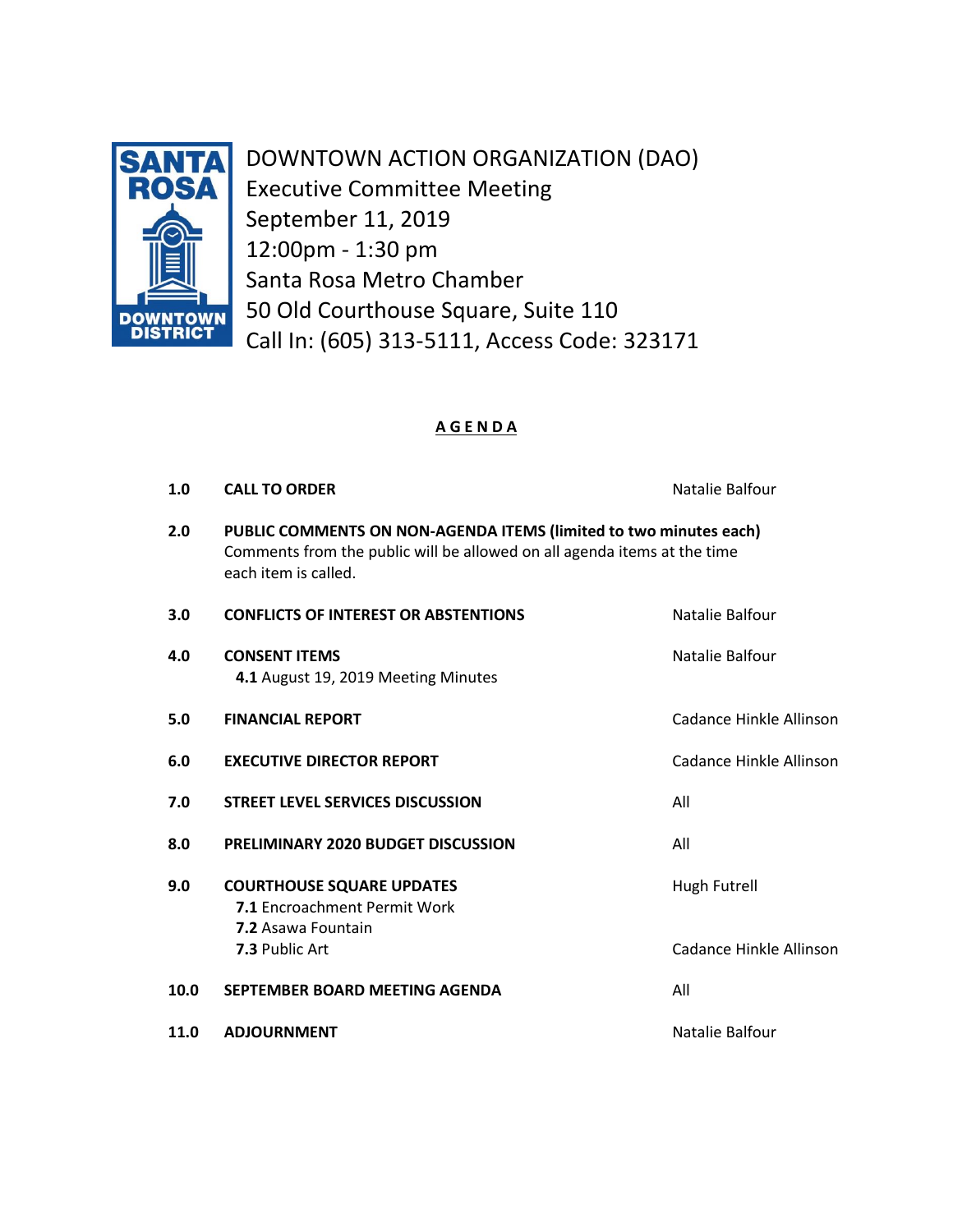DOWNTOWN ACTION ORGANIZATION (DAO) Executive Committee Meeting August 14, 2019 12:00pm - 1:30pm Santa Rosa Metro Chamber 50 Old Courthouse Square, Suite 110 Call In: (605) 313-5111, Access Code: 323171

Committee Present: Hugh Futrell, Tom Robertson, Sonu Chandi Remote: Natalie Balfour

Chamber Staff: Peter Rumble, Debbie Gesualdo, Cadance Hinkle Allinson

## **M I N U T E S**

#### **1.0 CALL TO ORDER**

Vice-Chair Hugh Futrell called the meeting to order at 12:00pm.

**2.0 PUBLIC COMMENTS ON NON-AGENDA ITEMS (limited to two minutes each)** There were no public comments at this time.

### **3.0 CONFLICTS OF INTEREST OR ABSTENTIONS**

There were no conflicts of interest or abstentions at this time.

### **4.0 CONSENT ITEMS**

 **4.1** Motion to approve consent item, July 10 Executive Committee Meeting Minutes, as presented was unanimously approved.

#### **5.0 FINANCIAL REPORT**

Debbie Gesualdo presented the financial report for clarification and to confirm that the budget is presented in a preferred manner. Discussion ensued that led to the committee confirming that they wanted to be following accrual, rather than cash-based accounting. Moving forward, all financial reports and budgets will now reflect accrual-based accounting, with expenses and assessments spread out evenly through the year. Tom requested that the report show either monthly or quarterly spend, which would help create a clearer picture of the financial situation at fiscal year-end. Financial reports will now include a cash flow report as well as a copy of the originally approved budget.

There has been a separate bank account set up for all non-assessment funds. This will reflect what specific funds exist and their purpose. Committee agreed this was the correct solution for tracking non-assessment funds.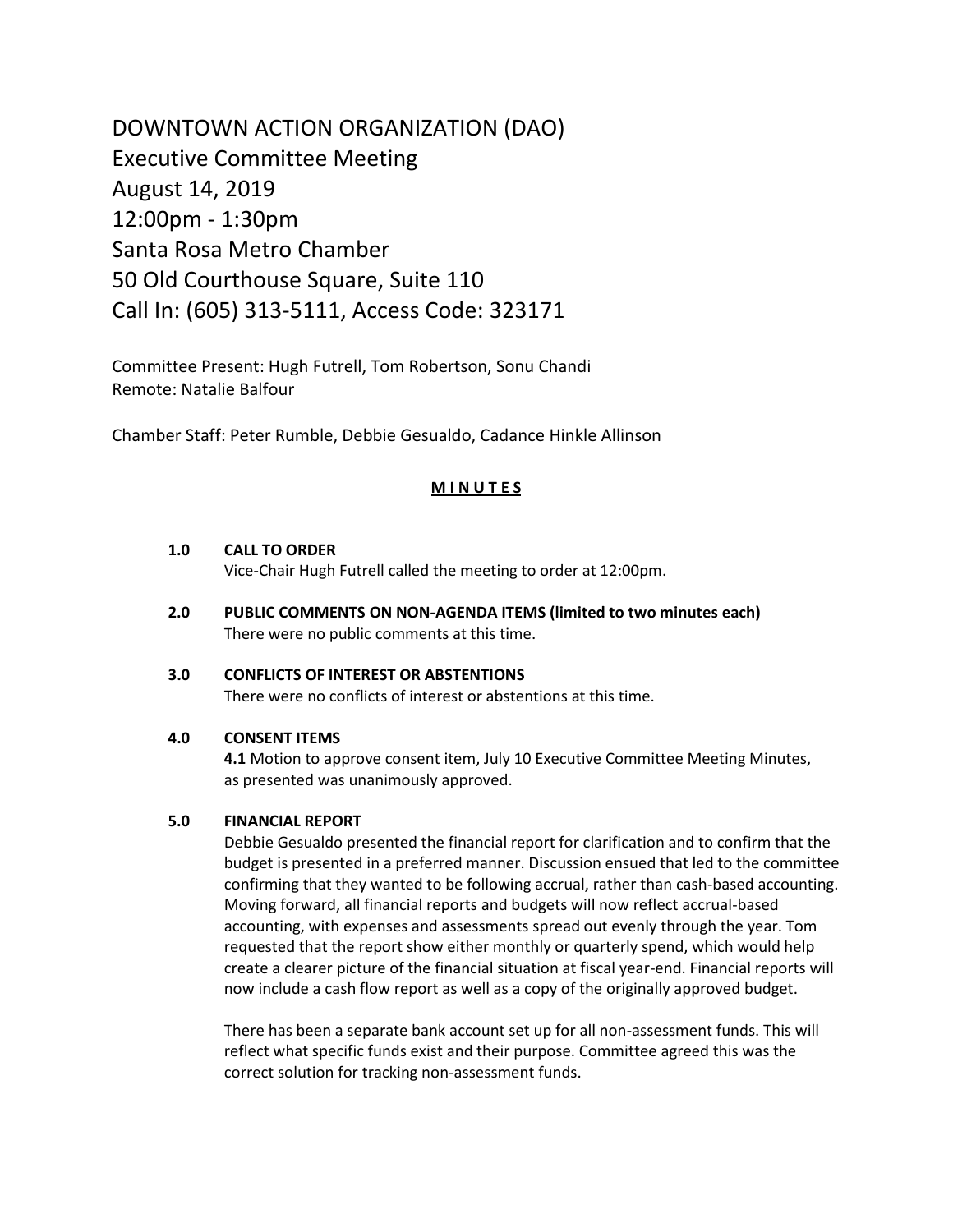### **7.0 STREET LEVEL SERVICES CALL & DISCUSSION**

It was stated that although StreetPlus has made some progress through their work, it does not seem as if the company is able to adequately fulfill the needs of the property and business owners. Marco Li Mandri from New City America provided into insight into how other programs across the country run and it was determined that there are three options to move forward. First, continue working with StreetPlus to get them to the level and quality of work needed. Second, hire a different company, or companies, to fulfill the contract. Third, consider taking the responsibility in-house and having the DAO hire their own staff with the potential of the Chamber providing a supplemental contract for the added support.

It was decided further discussion was needed where these three options with their financial impact, were explored. The meeting was adjourned until Tuesday, August 20 at 12:30pm.

### **8.0 COURTHOUSE SQUARE UPDATES**

#### **7.1** Encroachment Permit Work

Hugh provided an update on the work happening in Courthouse Square and shared that trees have been purchased and the DAO is in the process of getting seat walls installed, which will replace the originally planned for benches. Work should be complete by October.

Ron Hodges, the Landscape Architect who was hired to do organize the project, is also working on a plan for the benches, ground planting and flowerpots.

### **7.2** Asawa Fountain

The city has found funding to move project forward. Will share more when details are available.

### **7.3** Public Art

The Courthouse Square Public Art Advisory Committee will have its first meeting August 26 at 2pm.

#### **7.4** Private Art

Tom has looked into whether or not there would be interest in a private piece of art for the Square.

### **9.0 MARKETING COMMITTEE**

Sonu shared that the first Info Session was held last week to encourage businesses to participate in a number of the initiatives the DAO has created to promote downtown.

## **10.0 AUGUST BOARD MEETING AGENDA**

### **11.0 ADJOURNMENT**

The meeting was adjourned to August 20 at 12:30pm at the Santa Rosa Metro Chamber.